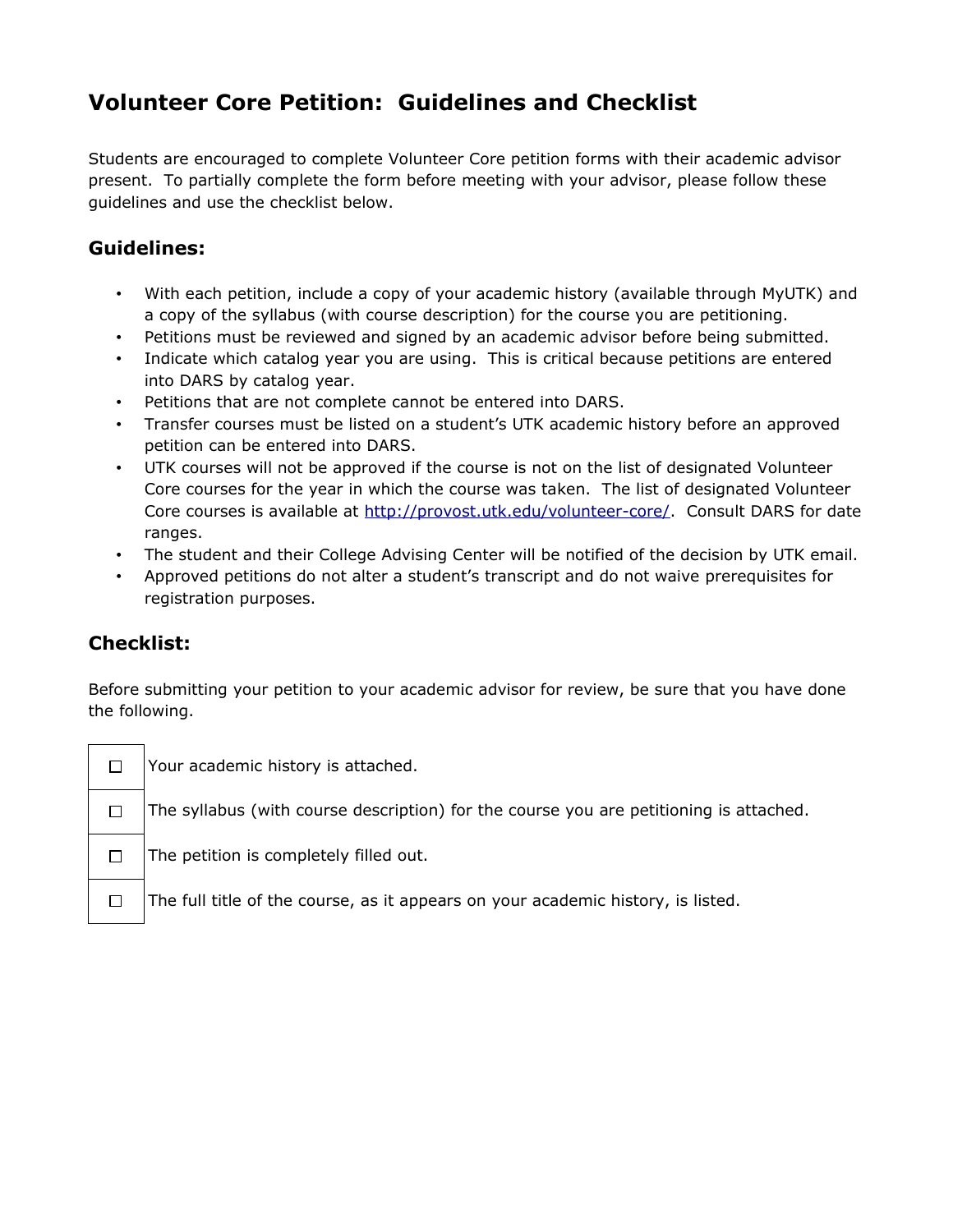## **Volunteer Core Petition (catalog years 2022-23 and later) 4/2022**

| Student name:                    | Last name, First name            |
|----------------------------------|----------------------------------|
| Student ID# (000XXXXXX):         | 000XXXXXX                        |
| College:                         | $\vert \mathbf{v} \vert$         |
| Classification:                  | $\vert \blacktriangledown \vert$ |
| <b>Cumulative GPA:</b>           |                                  |
| Catalog Year:                    |                                  |
| Major & Concentration:           |                                  |
| 2nd major(s), minor(s), etc.:    |                                  |
| <b>Intended Graduation Term:</b> |                                  |
| <b>UTK Email Address:</b>        |                                  |

Please check the Volunteer Core category for this request. Please select only one category.

| ◯ Applied Arts & Humanities | $\bigcirc$ Natural Sciences with Lab*   | O ENGL 101 FYC                     |
|-----------------------------|-----------------------------------------|------------------------------------|
| ○ Arts & Humanities         | $\bigcirc$ Natural Sciences without Lab | O ENGL 102 FYC                     |
| ◯ Global Citizenship Int'l  | ◯ Social Sciences                       | O Written Communication (WC)       |
| ○ Global Citizenship US     | $\bigcirc$ Quantitative Reasoning       | $\bigcirc$ Oral Communication (OC) |
|                             |                                         | O Applied Oral Comm (AOC)          |
|                             |                                         | $\bigcirc$ Engaged Inquiries       |

\*If the lecture and lab were taught as two separate courses, list the lecture course below and give the number of the lab course in the Rationale on the next page. Remember to attach both the lecture syllabus and the lab syllabus!

I wish to have the following course meet the Volunteer Core requirement listed above.

| Subject Name &<br>Number** | Credit Hrs Grade | Institution Where Taken (not UTK)*** | Term &<br>Year Taken |
|----------------------------|------------------|--------------------------------------|----------------------|
|                            |                  |                                      |                      |
|                            |                  |                                      |                      |

| ** ۱۰ ما ۱۱<br>' Full<br>וני<br>. .<br>. כ.<br>- - - |  |
|------------------------------------------------------|--|
|                                                      |  |

\*\*Use course number (or LD/UD) and full course title from UTK academic history.

\*\*\*UTK courses that are not on the designated Volunteer Core list for the catalog year in which the course was taken will not be approved. See<http://provost.utk.edu/volunteer-core/>for approved UTK courses and consult DARS for date ranges.